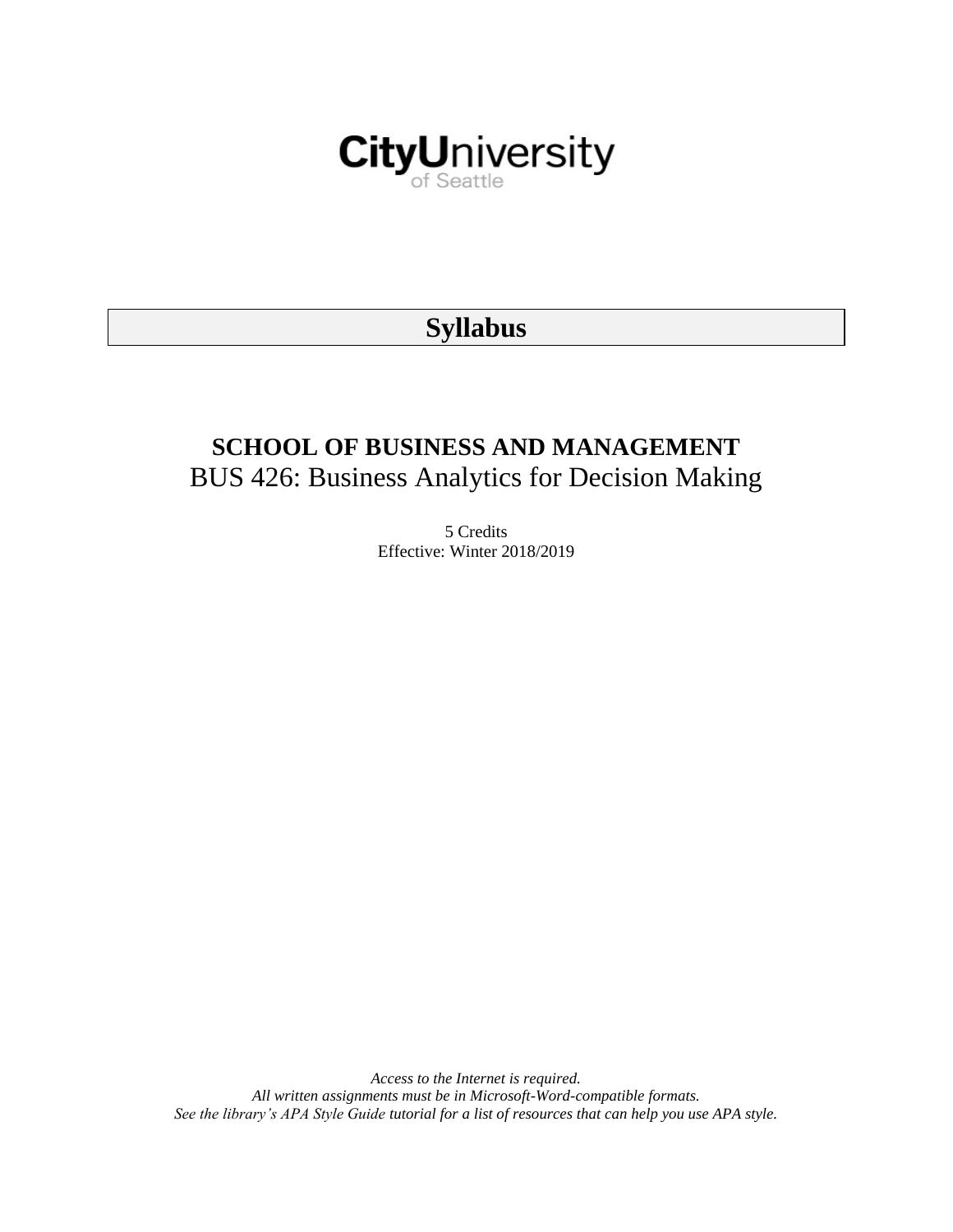# **FACULTY**

Faculty Name: FACULTY NAME

Contact Information: CONTACT INFORMATION

## [INSTRUCTOR MAY INSERT PERSONAL MESSAGE IF DESIRED]

# **COURSE DESCRIPTION**

Today's business professionals need to be skilled in the acquisition and analysis of relevant data sets that can be utilized to drive business strategy. An emphasis is placed on the process of gathering, analyzing, and presenting data in a way that can drive strategic decision-making in modern organizations. This course examines current trends in transactional and dynamic data generation and draws upon quantitative tools to make sense of the data for market and managerial purposes. Students will learn to use common analysis methods to summarize and interpret results for the benefit of internal and external consumers.

# **COURSE RESOURCES**

Required and recommended resources to complete coursework and assignments are found on the course [Reading List.](https://nam03.safelinks.protection.outlook.com/?url=https%3A%2F%2Fcityu.alma.exlibrisgroup.com%2Fleganto%2Flogin%3Fauth%3DSAML&data=04%7C01%7CMMara%40cityu.edu%7C70673ce0fe0144040eda08d87472e204%7Cb3fa96d9f5154662add763d854e39e63%7C1%7C0%7C637387384066198115%7CUnknown%7CTWFpbGZsb3d8eyJWIjoiMC4wLjAwMDAiLCJQIjoiV2luMzIiLCJBTiI6Ik1haWwiLCJXVCI6Mn0%3D%7C1000&sdata=JbwP%2Fm5Q%2BMgIUWa%2FXceos%2BoiLv0DX%2B%2FL%2BNGNMbX9P8E%3D&reserved=0) The reading list can be found under Course Information in Blackboard as well as from the library homepage.

Note: Required resources that must be purchased by the student are tagged "Purchase from a vendor of your choosing." Required resources with a direct link, "Available through CityU Library", are available at no cost to students.

Students in Canada will see required resources they need to purchase tagged "Purchase from the Canadian Bookstore." Students outside the U.S. and Canada should contact their advisor or textbook coordinator for additional information.

# **CITYU LEARNING GOALS**

This course supports the following City University learning goals:

• Diverse and global perspectives

# **COURSE OUTCOMES**

In this course, learners:

- Critically analyze the quality of data analysis results as they relate to business opportunities.
- Clarify the current state of an organization through descriptive analytics.
- Apply data analytic tools including regression, classification, optimization and clustering.
- Identify useful data sources that can inform and support innovative management decisions.
- Formulate and communicate business recommendations that are supported by data analysis and that incorporate common visualization methods.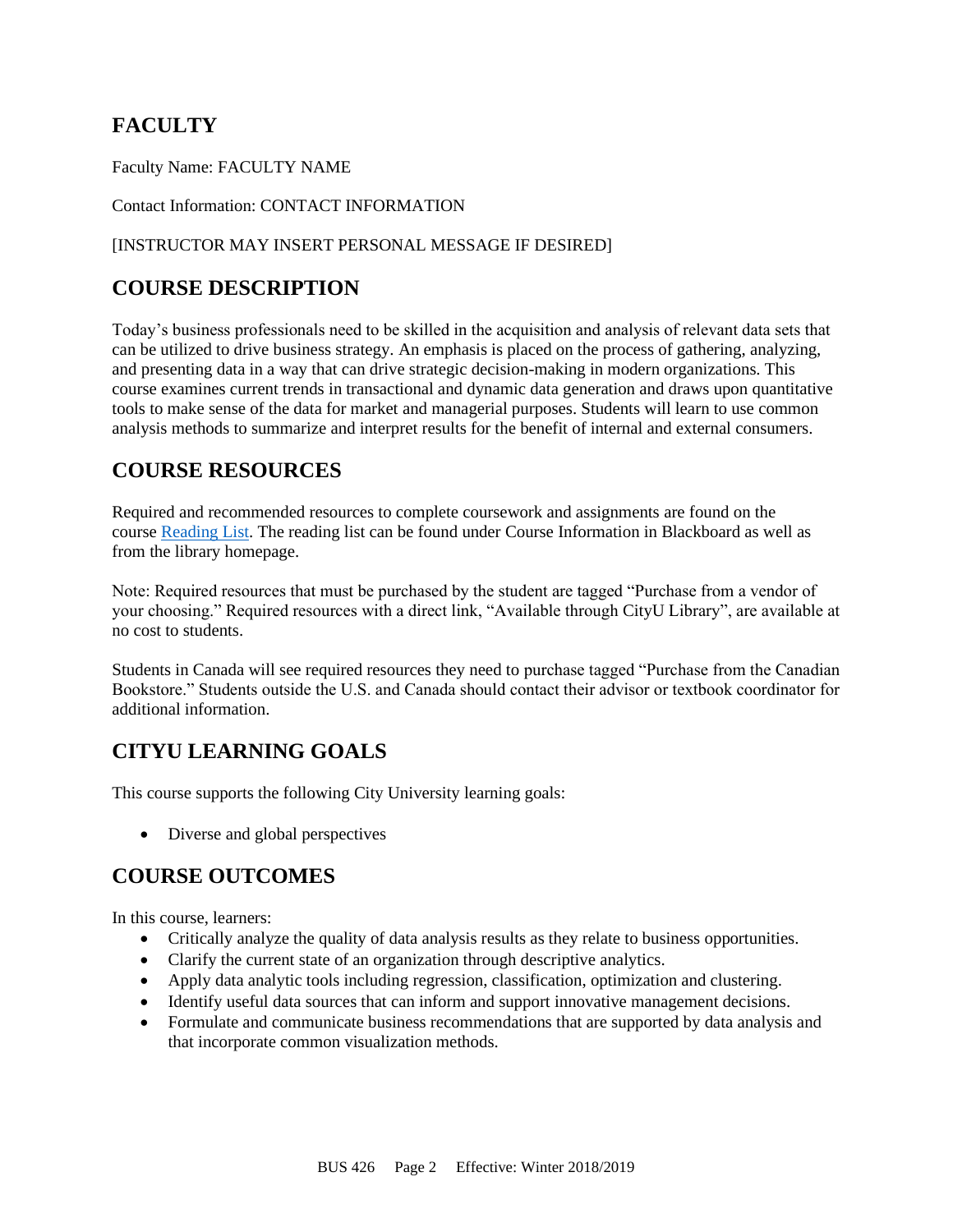# **CORE CONCEPTS, KNOWLEDGE, AND SKILLS**

- Classification
- Clustering
- Critical Analysis of Models
- Data Science
- Descriptive Analytics
- Forecasting
- Machine Learning
- Optimization
- Predictive Analytics
- Predictive Models
- Prescriptive Analytics
- Regression
- Structured Data
- Supervised Learning
- Unstructured Data
- Unsupervised Learning

# **OVERVIEW OF COURSE GRADING**

The grades earned for the course will be derived using City University of Seattle's decimal grading system, based on the following:

| <b>Overview of Required Assignments</b> | % of Final Grade |
|-----------------------------------------|------------------|
| <b>Final Analysis Project</b>           | 35%              |
| Weekly Assignments                      | 40%              |
| Discussions                             | 25%              |
| <b>TOTAL</b>                            | 100%             |

# **SPECIFICS OF COURSE ASSIGNMENTS**

The instructor will provide grading rubrics that will provide more detail as to how this assignment will be graded.

### Final Analysis Project (Data and Case)

Students will be provided with a data set that contains business records from a company's past transactions. They will also be provided with a scenario that describes a set of problems related to the business practices that generated this data.

Students must provide details to show how the B.A.D.I.R. model will be followed to ensure that they are able to fully understand the data problem / opportunity and to work with key stakeholders in optimizing the analysis in a way that supports leadership and furthers the institution's mission.

Students are also to evaluate the data file and decide how best to analyze the data based on the scenario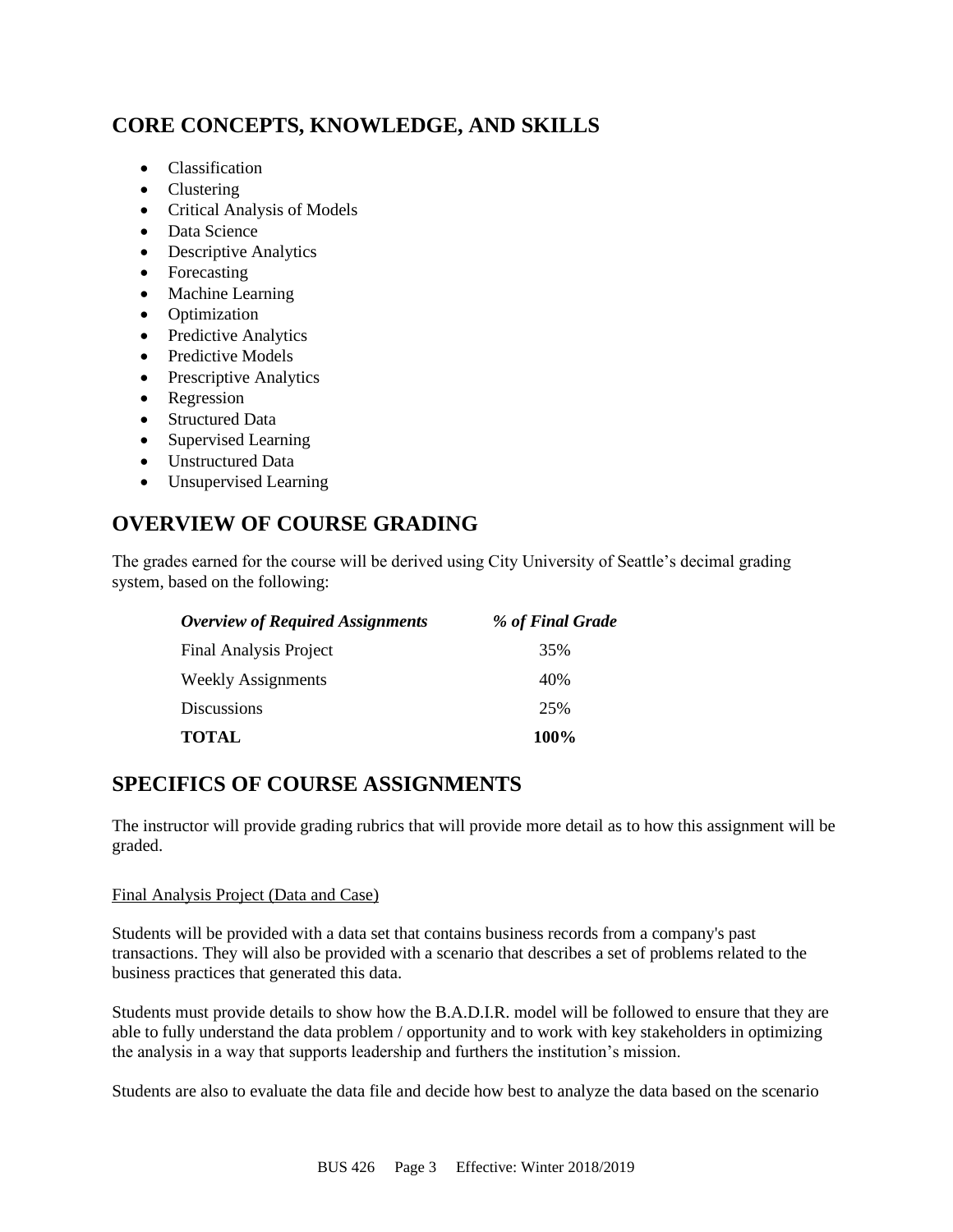that they have been provided. They will then conduct their analysis by running three data mining strategies that produce defendable and significant results.

Using the results of each of the three analyses, students will also select and produce three MS Excel visualizations that show the significant of the results. Lastly, the analyses, their results, and the related visualizations are to be used to produce a persuasive argument in the form of an 8-10 page report that will describe any recommended actions to fully address the problems described in the initial scenario.

| <b>Components</b>         | % of Grade |
|---------------------------|------------|
| Data analytic tools       | 33%        |
| Use of BADIR model        | 33%        |
| Results and Visualization | 33%        |
| <b>TOTAL</b>              | 100%       |

#### Weekly Formative Assignments

Throughout this course students will learn how to use pivot tables, clustering, classification, optimization, regression, ensemble models, forecasting and strategies for dealing with outliers. To support their learning, students will complete a weekly assignment for each topic in which they will conduct analysis on sample data and produce a visualization that shows a summary of the analysis results. Both their analysis and their visualization are to be submitted each week as the weekly assignment.

| <b>Components</b>                               | % of Grade |
|-------------------------------------------------|------------|
| Analytic Process (Data analytic tools)          | 40%        |
| Visualization Tools (Results and Visualization) | 40%        |
| <b>Critical Analysis</b>                        | 10%        |
| Use of course concepts                          | 10%        |
| <b>TOTAL</b>                                    | 100%       |

#### **Discussions**

Students will engage in discussions in which they will build a knowledge base about five topics related to business analytics. Topics will include current trends that relate to the use of data and analytics in a business environment. For each topic, students will be asked to find one current, relevant source that they can bring back to the class along with their full description of what that source has revealed about the topic.

| <b>Components</b>           | % of Grade |
|-----------------------------|------------|
| <b>Quality of Responses</b> | 100\%      |
| <b>TOTAL</b>                | 100%       |

# **COURSE POLICIES**

#### **Late Assignments**

A critical aspect of management is to meet predefined deadlines. Therefore, all assignments are expected to be submitted when due. No late assignments are accepted. Life-situations do occur. When an issue arises coordinate with the instructor PRIOR TO the assignment's due date and the due date may be adjusted. It is in the best interest of the student to ensure that all assignments are submitted on time.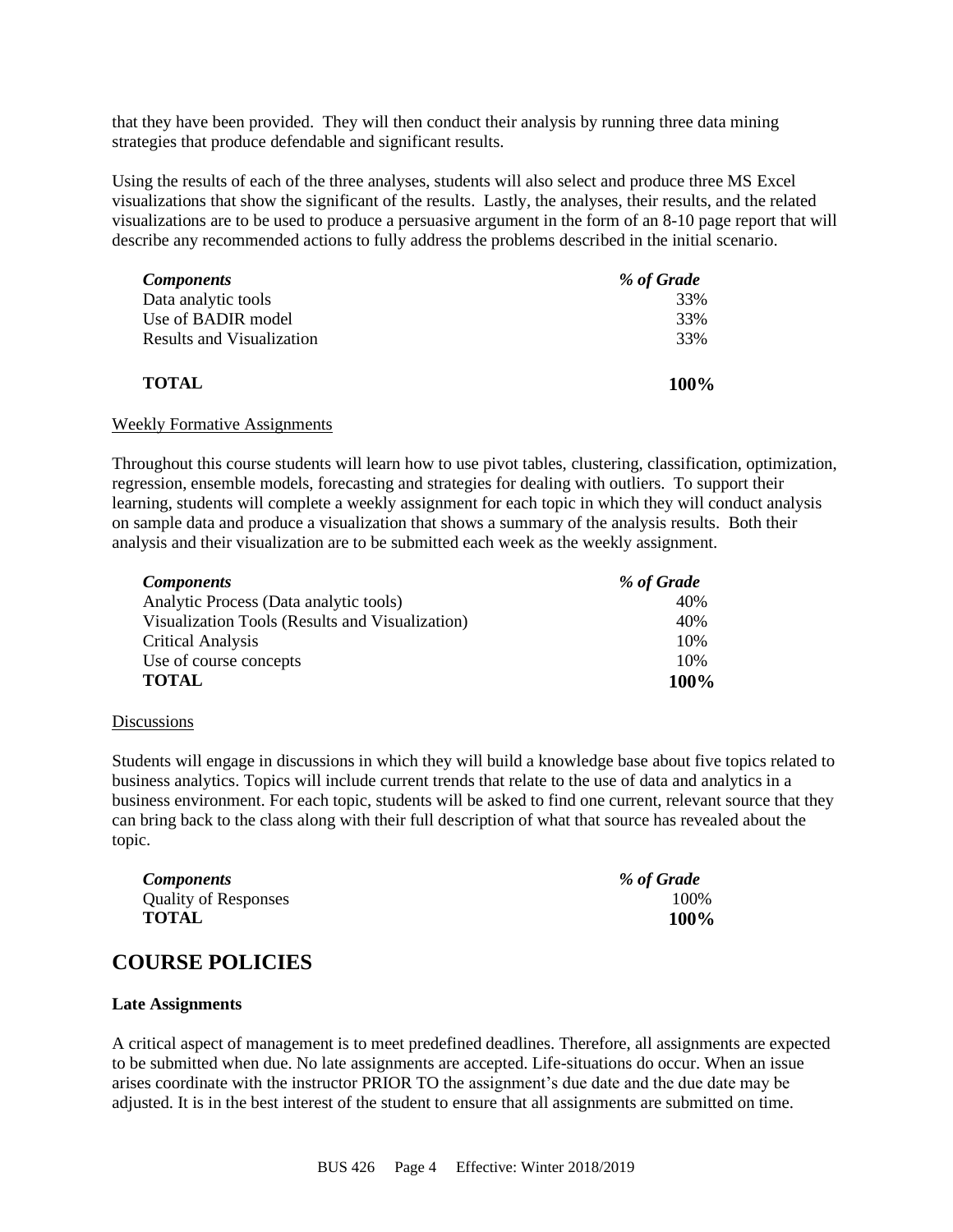### **Participation**

Class participation will be evaluated during class. Participation includes being prepared for class discussions and contributing meaningful content when appropriate. It also includes individual effort contributed to team projects.

### **Professional Writing**

Assignments require error-free writing that uses standard English conventions and logical flow of organization to address topics clearly, completely, and concisely. CityU requires the use of APA style.

# **UNIVERSITY POLICIES**

You are responsible for understanding and adhering to all of City University of Seattle's academic policies. The most current versions of these policies can be found in the [University](https://www.cityu.edu/catalog/)  [Catalog](https://www.cityu.edu/catalog/) that is linked from the CityU Web site.

### **Non-Discrimination & Prohibition of Sexual Misconduct**

City University of Seattle adheres to all federal, state, and local civil rights laws prohibiting discrimination in employment and education. The University is committed to ensuring that the education environment is bounded by standards of mutual respect and safety and is free from discriminatory practices.

In the U.S., the University is required by Title IX of the Education Amendments of 1972 to ensure that all of its education programs and activities do not discriminate on the basis of sex/gender. Sex include sex, sex stereotypes, gender identity, gender expression, sexual orientation, and pregnancy or parenting status. Sexual harassment, sexual assault, dating and domestic violence, and stalking are forms of sex discrimination, which are prohibited under Title IX and by City University of Seattle policy. City University of Seattle also prohibits retaliation against any person opposing discrimination or participating in any discrimination investigation or complaint process internal or external to the institution. Questions regarding Title IX, including its application and/or concerns about noncompliance, should be directed to the Title IX Coordinator. For a complete copy of the policy or for more information, visit <https://my.cityu.edu/titleix> or contact the Title IX Coordinator.

In Canada, in compliance with the British Columbia Human Rights Code, the Alberta Human Rights Act, WorksafeBC, and the Workers' Compensation Board of Alberta, the University believes that its environment should at all times be supportive and respectful of the dignity and self-esteem of individuals. Discrimination, harassment and bullying conduct, whether through person to person behaviour or via electronic communications such as email or social media is not acceptable and will not be tolerated. As an educational institution, it is our responsibility to cultivate an environment of excellence, equity, mutual respect and to recognize the value and potential of every individual. The University will take all necessary steps to meet or exceed the requirements of the law to prevent discrimination, harassment and bullying. The Respectful Workplace Policy for the prevention of discrimination, harassment and bullying policy and procedure can be found at <https://www.cityu.edu/discover-cityu/about-cityu/> under the Policies section or at <https://www.cityuniversity.ca/about/>.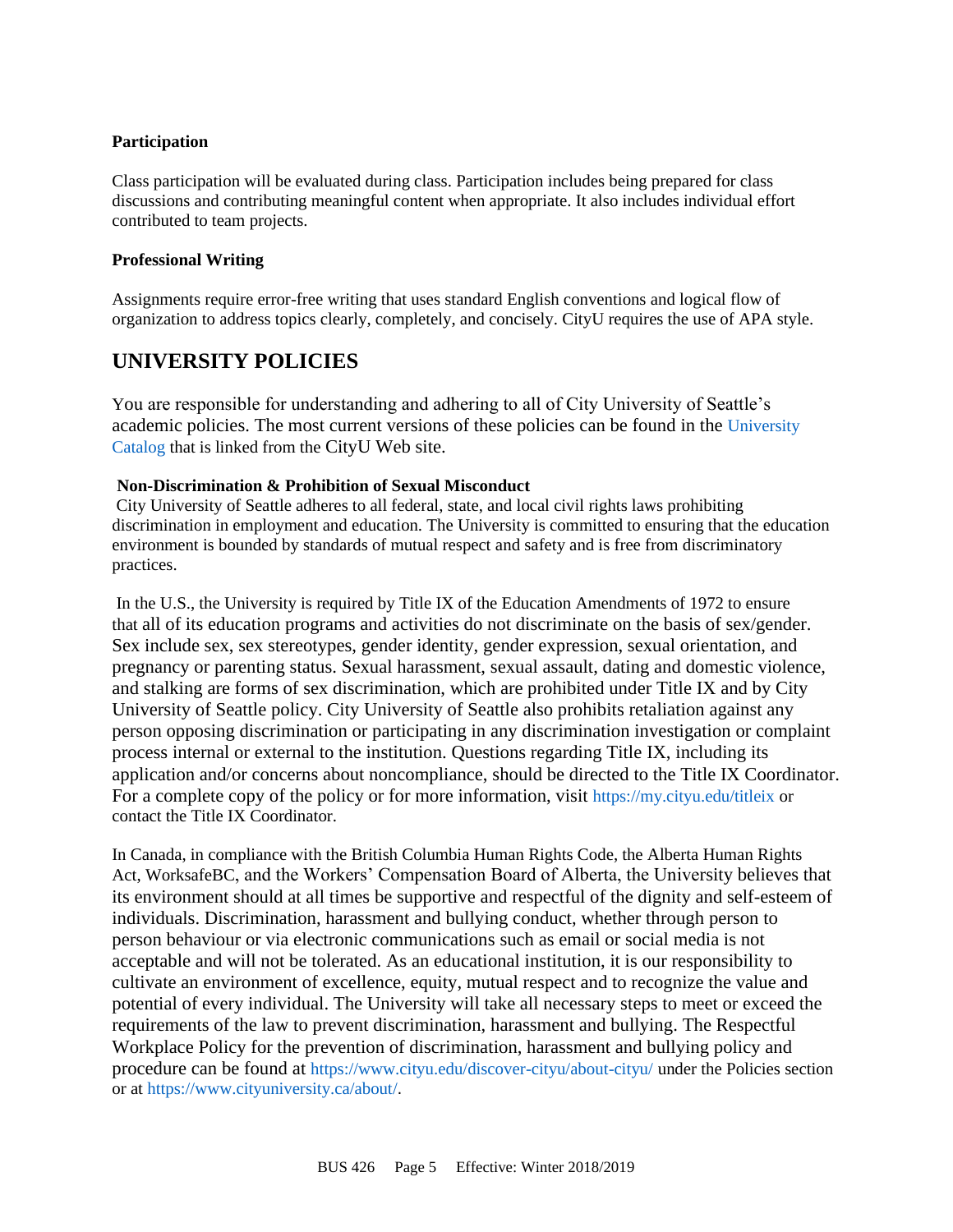### **Religious Accommodations**

City University of Seattle has a policy for accommodation of student absences or significant hardship due to reasons of faith or conscience, or for organized religious activities. The University's policy, including more information about how to request an accommodation, is available in the University Catalog and on the my.cityu.edu student portal. Accommodations must be requested by the 20% mark of this course (e.g. day 14 of a ten-week course, day 7 of a 5-week course) using the Religious Accommodations Request Form found on the student dashboard in the my.cityu.edu student portal.

## **Academic Integrity**

Academic integrity in students requires the pursuit of scholarly activity that is free from fraud, deception and unauthorized collaboration with other individuals. Students are responsible for understanding CityU's policy on academic integrity and adhering to its standards in meeting all course requirements. A complete copy of this policy can be found in the University Catalog in the section titled [Academic Integrity Policy](https://www.cityu.edu/catalog/;) under Student Rights & Responsibilities.

### **Attendance**

Students taking courses in any format at the University are expected to be diligent in their studies and to attend class regularly. Regular class attendance is important in achieving learning outcomes in the course and may be a valid consideration in determining the final grade. For classes where a physical presence is required, a student has attended if they are present at any time during the class session. For online classes, a student has attended if they have posted or submitted an assignment. A complete copy of this policy can be found in the [University Catalog](https://www.cityu.edu/catalog/;) in the section titled Attendance under Student Rights & Responsibilities.

## **Final Assignments Due Date**

Final assignments for each class at CityU must be due on or before the final date of the course as indicated in the university's course information system. Due dates that extend beyond the final date of the course may negatively impact tuition funding for students.

# **SUPPORT SERVICES**

### **Disability Services Accommodations Statement**

Students with documented disability who wish to request academic accommodations are encouraged to contact Disability Support Services to discuss accommodation requests and eligibility requirements. Please contact Disability Support Services at [disability@cityu.edu](mailto:disability@cityu.edu) or 206.2369.4752 or visit the [Disability Support Services](https://my.cityu.edu/department/disability-support-services/) page in the my.cityu.edu portal. Confidentiality will be observed in all inquiries. Once approved, information about academic accommodations will be shared with your course instructors.

### **Library Services**

CityU librarians are available to help students find the resources and information they need to succeed in this course. Contact a CityU librarian through the [Ask a Librarian](http://library.cityu.edu/ask-a-librarian/) service, or access [library resources and services](http://library.cityu.edu/) online, 24 hours a day, seven days a week.

### **Smarthinking Tutoring**